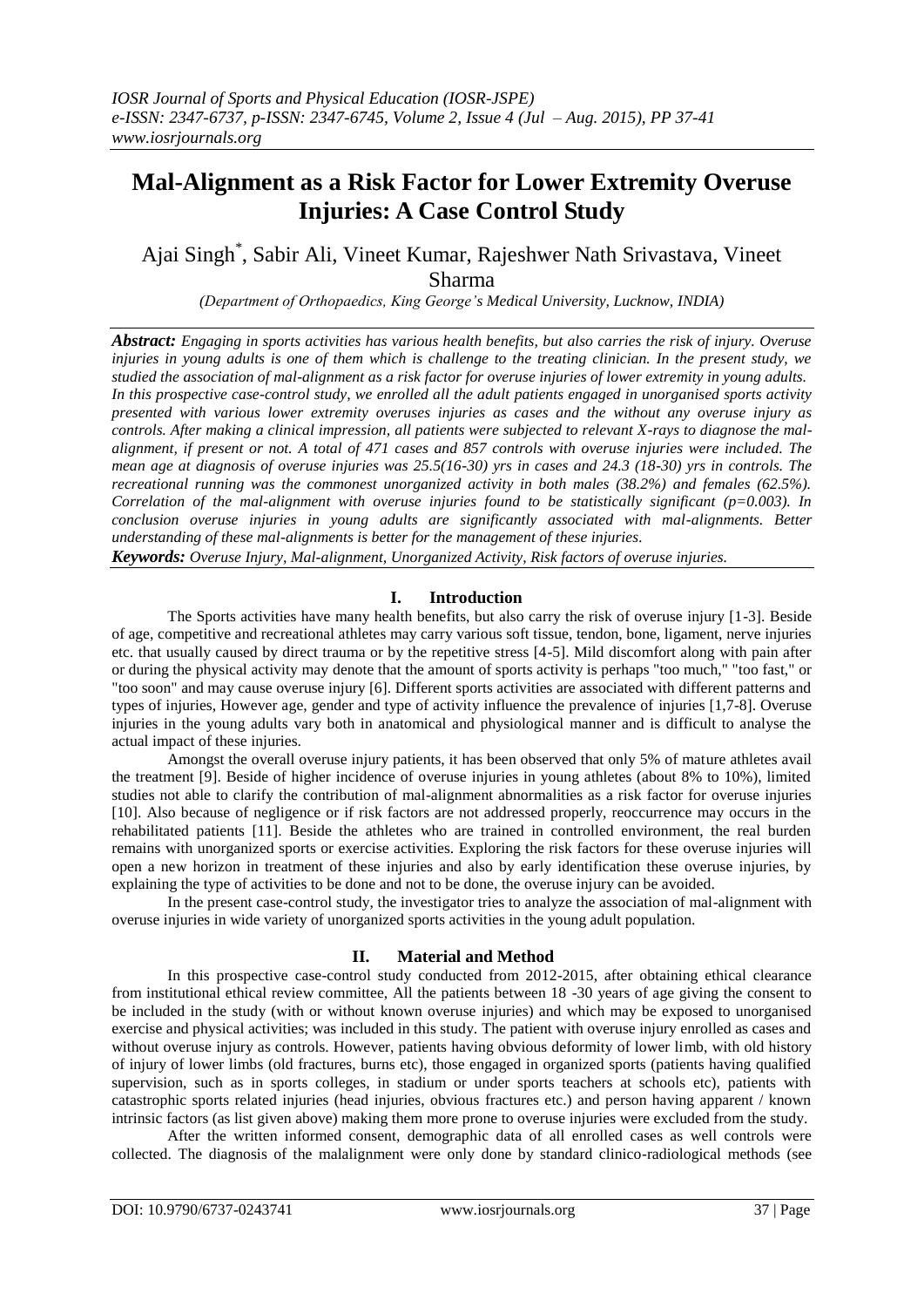TABLE-1), as restriction of resources was our limitation. Any anatomical abnormality in the relationship of the bones forming the joint that affecting the joint kinematics was considered as 'mal-alignment abnormalities'.

Certain characteristics can clue us in to the possible cause of overuse injuries. Mild discomfort or soreness after physical activity, rating no higher than 2 or 3 on a pain scale of 0 to 10, is common. If pain exists during the sports activity and persists even after activity rating to higher than  $3 / 10$  on visual pain scale (VAS),[6] then that amount of sports activity (whether single shot or after multiple episodes of these activities) is perhaps "too much," "too fast," or "too soon" and were considered as overuse injury in that particular adult.

#### **III. Results**

In the present study, case (n=471) and control (n=857) were enrolled during the study period from 2012 to 2015. All the demographic data of the enrolled cases and controls, divided on the basis on their gender shows the non-significant difference in both groups (TABLE-2). The mean age at diagnosis of overuse injuries was 25.5(16-30) yrs in cases and 24.3 (18-30) yrs in controls. The age of onset of overuse injury was earlier in females for all conditions. There is no any significant difference was seen between the genders of the overuse cases (TABLE-3). In cases, the most common overuse injury in both genders was sprain ankle (23.1%). However, association of overuse injury with mal-alignment was statically significant ( $p= 0.01$ , Fig-1). The distribution of both genders according to unorganised activity in cases was shown in TABLE -4. The type of mal-alignment was also shows statistically non-significant difference in between the genders of both cases and controls (TABLE-5  $\&$  6). There is no significant difference between mal-alignment is controls and the controls with no mal-alignment  $(p>0.05)$ . Also there is no significant difference between number of mal-alignment is controls and mal-alignment in cases (p>0.05). However there is significance difference between number of no mal-alignment is controls and no mal-alignment in cases  $(p= 0.01)$ . Correlation of the mal-alignment with overuse injuries also found to be statistically significant (p=0.003; TABLE-7).

The recreational running was the commonest unorganized activity in both males (38.2%) and females (62.5%). Amongst all patients most of the unorganized activity was performed on hard surface (n=387; 82.2%), than on soft surface (n=84; 17.8%). Out of these 297 (63.0%) had overuse injuries performed on hard surface and 15 (03.2 %) on the soft surface.

**IV. Figures and Tables Table-1: Clinico-radiological Assessment of Mal-alignments**

| <b>Clinical Assessment</b>                                     | <b>Radiological Assessment</b>    |
|----------------------------------------------------------------|-----------------------------------|
| Wt. bearing foot prints $-$ planus / cavus                     | Genu Valgum / Varus (wt. bearing) |
| Hallux valgus                                                  | Femoral Neck-Shaft angle          |
| Valgus heel                                                    | O-angle                           |
| Clinical test for subtalar movements                           | Tibial – Metaphyseal angle        |
| O-angle                                                        | Carrying Angle                    |
| Distance between med. femoral condyles with both feet touching |                                   |
| Distance between two med. malleolus with knees touching        |                                   |
| Lateral thigh $\ell$ leg angle                                 |                                   |
| Patella Alta (LP/LT)                                           |                                   |
| Tubercle Sulcus Angle                                          |                                   |
| Clinical tests for patella mobility                            |                                   |
| Inter malleolar axis                                           |                                   |
| Tibial torsion                                                 |                                   |
| <b>Femoral Torsion</b>                                         |                                   |
| Carrying Angle                                                 |                                   |

| Table-2: Patients demographic data |  |  |
|------------------------------------|--|--|
|------------------------------------|--|--|

|                      |                    | <b>CASES</b>      |                   |                |
|----------------------|--------------------|-------------------|-------------------|----------------|
| <b>Parameters</b>    | Male $(n=327)$     | Female $(n=144)$  | Overall $(n=471)$ | <b>P-Value</b> |
|                      | n (range)          | n (range)         | $n$ (range)       |                |
| Age                  | $25.5(16-30)$      | 24.3 (16-28)      | $24.9(16-30)$     | 1.000          |
| Weight               | $65.1(58-82)$      | $60.1(45-71)$     | $62.6(45-82)$     | 0.8090         |
| Height               | $161.5(155 - 172)$ | 155.5 (146-158)   | 158.5(146-172)    | 0.8139         |
| BMI                  | 24.96              | 24.85             | 24.9              | 1.1600         |
| Average Duration of  | $7.5(5-19)$        | $6.7(3-12)$       | $7.1(3-19)$       | 0.7515         |
| Unorganised Activity |                    |                   |                   |                |
|                      |                    | <b>CONTROLS</b>   |                   |                |
| <b>Parameters</b>    | Male $(n=466)$     | Female $(n=391)$  | Overall $(n=857)$ | P-value        |
|                      | n (range)          | $n$ (range)       | n (range)         |                |
| Age                  | $26.3(18-30)$      | $25.6(18-25)$     | $25.95(18-30)$    | 0.7005         |
| Weight               | 64.5 (47-80)       | $62.3(45-68)$     | $63.4(45-80)$     | 0.7181         |
| Height               | $161.9(155 - 174)$ | 156.1 (145 - 160) | 159(145-174)      | 0.8141         |
| BMI                  | 24.61              | 24.75             | 24.68             | 1.1541         |
| Average Duration of  | $6.3(5-17)$        | $5.9(3-11)$       | $6.1(3-17)$       | 0.5157         |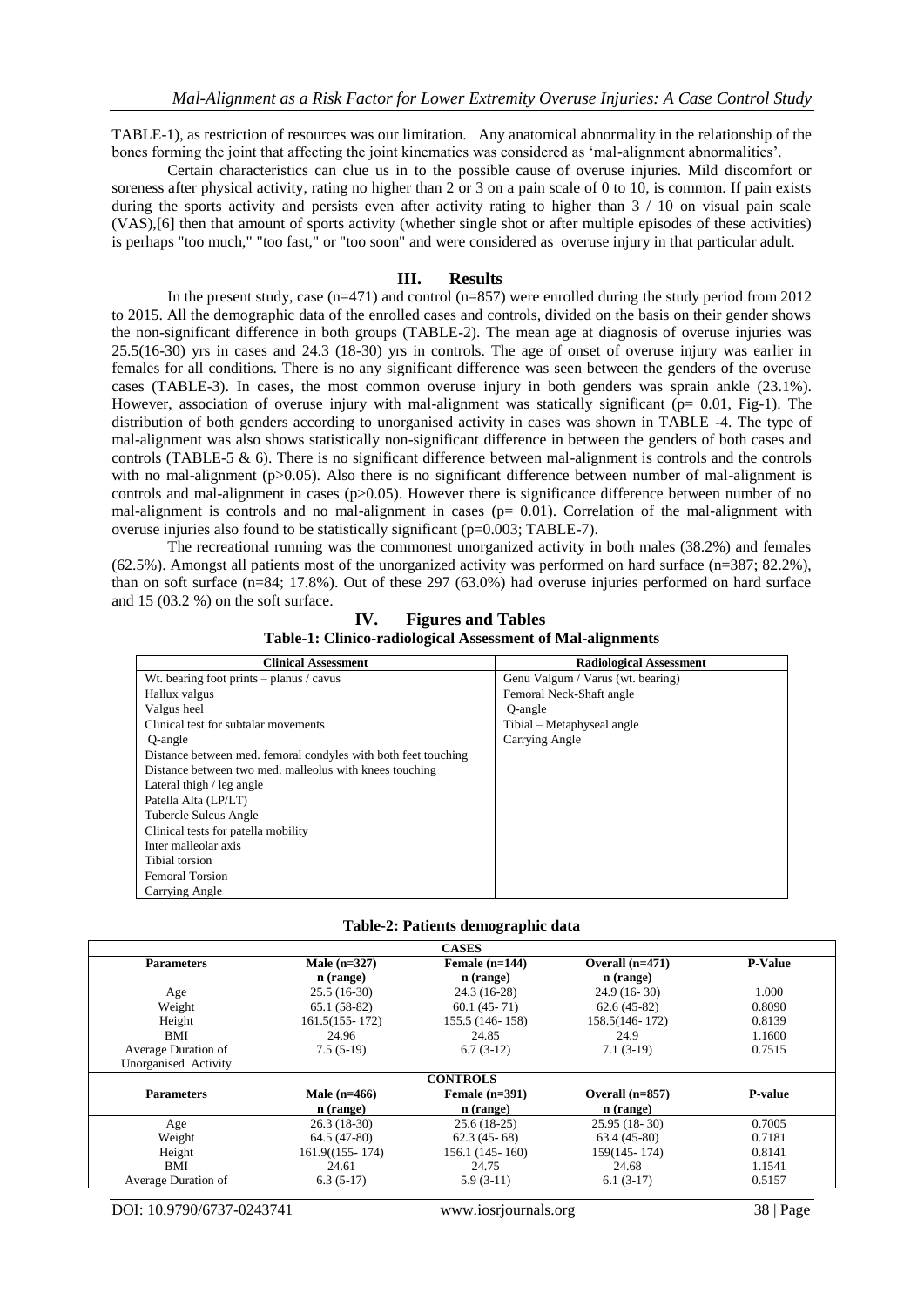#### Unorganised Activity

| <b>Type Of Overuse Injury</b>     | Male $(n=327)$   | $Female(n=144)$  | Overall $(n=471)$ | <b>P-value</b> |
|-----------------------------------|------------------|------------------|-------------------|----------------|
|                                   | $\mathbf{n}(\%)$ | $\mathbf{n}(\%)$ | $\mathbf{n}(\%)$  |                |
| Planter fasciatis                 | 68 (20.8)        | 17(11.8)         | 85 (18)           | 0.0516         |
| Osgood – Schlatter disease        | 30(9.17)         | 10(6.94)         | 40 (8.49)         | 0.5906         |
| Osteochondritis                   | 18(5.5)          | 08(5.55)         | 26(5.52)          | 1.00           |
| Sprain Ankle                      | 84 (25.68)       | 25 (17.36)       | 109 (23.14)       | 0.1287         |
| Stress fracture                   | 21 (6.42)        | 02(1.38)         | 23 (4.88)         | 0.323          |
| Sinding-Larson Johansson Syndrome | 19(5.8)          | 11(7.63)         | 30(6.36)          | 0.5418         |
| Sever's Disease                   | 25(7.64)         | 07(4.86)         | 32(6.79)          | 0.4257         |
| Stenosing Tenosynovitis Ankle     | 30(9.17)         | 08(5.55)         | 38 (8.06)         | 0.2702         |
| Retrocalcaneal Tendinitis         | 36(11)           | 08(5.55)         | 42(8.9)           | 0.1184         |
| Anterior Knee Pain                | 37 (11.31)       | 09(6.25)         | 46 (9.76)         | 0.1304         |

**Table-3: Overuse Injuries According to Gender in Cases**

| Table-4: Type Of Unorganised Activity Among the Young Adult in Cases |                |                  |                   |                |
|----------------------------------------------------------------------|----------------|------------------|-------------------|----------------|
| <b>Type Of Unorganised Activity</b>                                  | Male $(n=327)$ | Female $(n=144)$ | Overall $(n=471)$ | <b>P-value</b> |
|                                                                      | n (% )         | $\mathbf{n}(\%)$ | $n$ (%)           |                |
| <b>Recreational running</b>                                          | 125(38.22)     | 90(62.5)         | 215(45.85)        | $0.0042*$      |
| Short Running (100 mt)                                               | 42 (12.84)     | 63 (43.75)       | 105 (22.29)       | $0.0010*$      |
| Longer Running $(>100 \text{ mt})$                                   | 83 (25.38)     | 27(18.75)        | 110(23.35)        | 0.2455         |
| <b>Recreational Jogging</b>                                          | 92(28.13)      | 24 (16.66)       | 116(24.62)        | $0.0389*$      |
| <b>Recreational Playing</b>                                          | 110(33.63)     | 30(20.83)        | 140 (29.72)       | $0.0424*$      |
| Cricket                                                              | 60(18.34)      | 15(10.41)        | 75 (15.92)        | 0.0747         |

Football 23 (7.03) 06 (04.16) 29 (06.15) 0.3028 Badminton 15 (4.58) 05 (03.47) 20 (04.24) 0.8045

Lawn Tennis 12 (3.66) 04 (2.77) 16 (3.39) 0.7859 \*Significant

| Table-5: Type Of mal-alignment among in cases |                |                  |                   |                |  |
|-----------------------------------------------|----------------|------------------|-------------------|----------------|--|
| <b>Type Of Mal-Alignment</b>                  | Male $(n=213)$ | Female $(n=92)$  | Overall $(n=305)$ | <b>P-value</b> |  |
|                                               | $n$ (%)        | $\mathbf{n}(\%)$ | $n$ (%)           |                |  |
| Heel Varus                                    | 14(6.57)       | 09(9.78)         | 23(7.54)          | 0.392          |  |
| Heel Valgus                                   | 15 (7.04)      | 10(10.86)        | 25(8.19)          | 0.3679         |  |
| <b>Flat Feet</b>                              | 25(11.73)      | 16 (17.39)       | 41 (13.44)        | 0.2822         |  |
| Tight TA                                      | 43 (20.18)     | 19(20.65)        | 62(20.32)         | 1.00           |  |
| Internal Tibial Torsion                       | 54 (25.35)     | 22(23.91)        | 76 (24.41)        | 0.8893         |  |
| <b>External Tibial Torsion</b>                | 40 (18.78)     | 09(9.78)         | 49 (16.06)        | 0.1239         |  |
| Abnormal Q angle                              | 22(10.32)      | 07(7.6)          | 29(9.5)           | 0.6708         |  |

#### **Table-6: Type Of mal-alignment in controls**

| <b>Type Of Mal-Alignment</b> | Male $(n=144)$ | Female $(n=103)$ | Overall $(n=247)$ | <b>P-value</b> |
|------------------------------|----------------|------------------|-------------------|----------------|
|                              | n(%)           | n(%)             | $\mathbf{n}$ (%)  |                |
| Heel Varus                   | 05(3.47)       | 07(6.79)         | 12(4.85)          | 0.375          |
| Heel Valgus                  | 10(6.94)       | 04(3.88)         | 14(5.66)          | 0.4103         |
| <b>Flat Feet</b>             | 23(15.97)      | 24(23.3)         | 47 (19.02)        | 0.2625         |
| Tight TA                     | 26(18.05)      | 21 (20.38)       | 47 (19.02)        | 0.7485         |
| Internal Tibial Torsion      | 36(25)         | 24(23.3)         | 60(24.29)         | 0.8842         |
| External Tibial Torsion      | 29(20.13)      | 13 (12.62)       | 42(17)            | 0.2339         |
| Abnormal Q angle             | 15 (10.41)     | 10(9.7)          | 25(10.12)         | 1.00           |
|                              |                |                  |                   |                |

# **Table-6: Correlation of overused injuries with mal-alignment**

| CO <sup>O</sup><br>`orrolotion<br>$\sqrt{1}$<br>:oefficient | $\sim$<br>95% | $\alpha$<br>`oefficient<br>determination<br>Λt | -value    |
|-------------------------------------------------------------|---------------|------------------------------------------------|-----------|
| $\overline{\phantom{a}}$                                    | 466           | 5983<br>ິ                                      | $0.003**$ |

\*\*Significant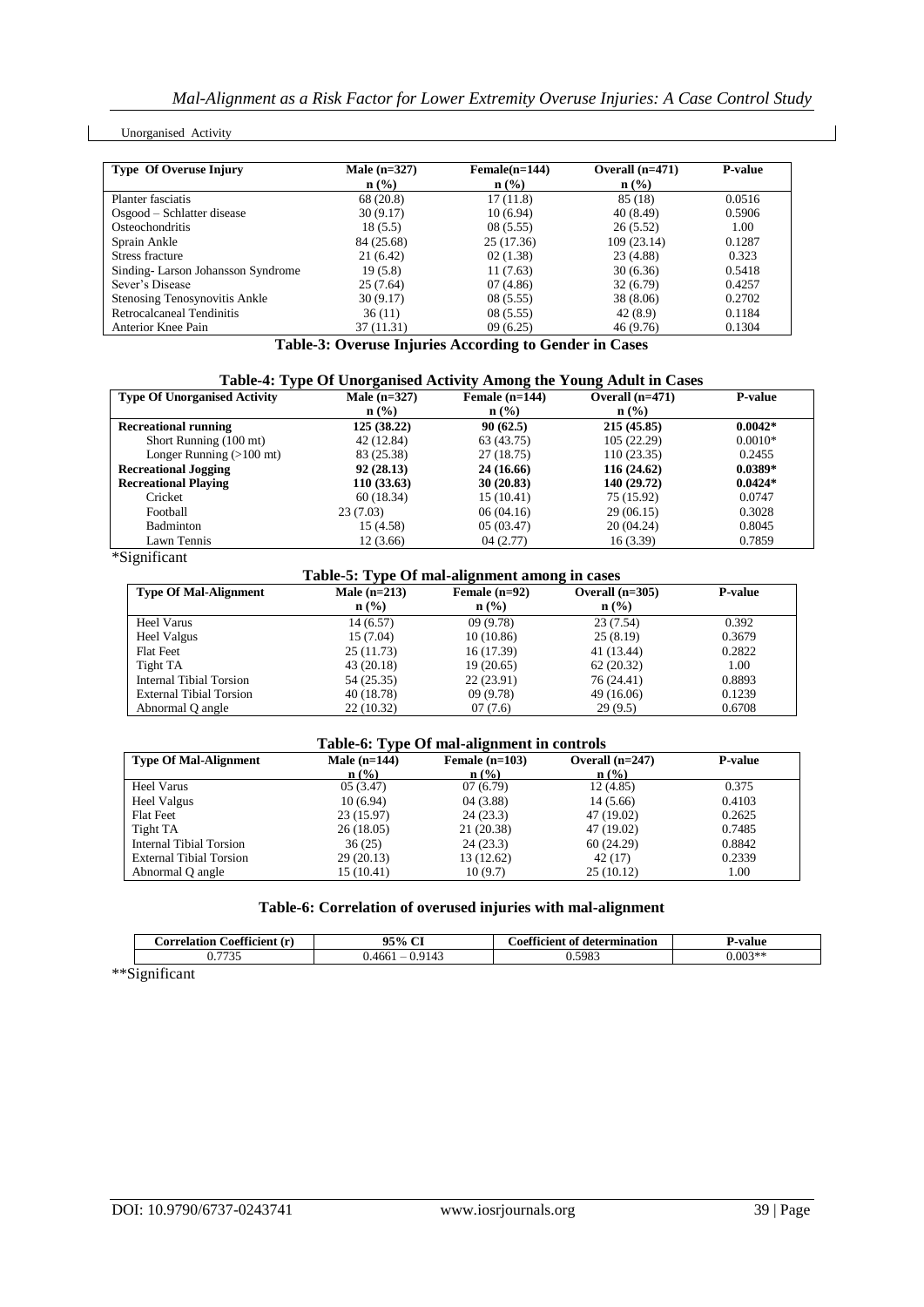

**Figure-1: Association of overused injuries with mal-alignment**

#### **V. Discussion**

Participation in sports may be beneficial for individuals of all ages, such as combating obesity and enhancing cardiovascular fitness [12]. However, ill effect of musculoskeletal injuries during sports may compromise function in future, like limiting the ability to experience pain-free mobility and engage in fitnessenhancing activity [13].

The acute injuries draw immediate attention, however the overuse injuries occur slowly and are not dominant at early stage, and therefore these injuries are often neglected or misdiagnosed. The process starts when repetitive activity fatigues a specific structure such as tendon or bone.

Overuse injuries occur when a tissue is injured due to repetitive submaximal loading. Tissue with sufficient recovery after a vigorous activity may further demand and may able to undergo further loading without injury [14]. However, without complete recovery, stimulates the body's inflammatory response due to micro trauma that further damage the local tissue [11]. These cumulative micro traumas ultimately causes clinical injury may further leads to degenerative changes, weakness, loss of flexibility, and chronic pain [15]. Thus, overuse injuries is the problem of acute tissue inflammation as well as but chronic degeneration.

The study by Bruns et al., [16] and Leok Lim Lau et al., [17] Singh et al., [18] found the significant association of mal-alignment as a risk factor for overuse injuries in unorganized activities. The present study also focuses on the overuse injury mainly due to unorganized activity. As the unorganized exercises and physical activities need more attention as compare to the exercise/ activity carried out in organized/controlled manner. This is basically due to following reasons, i.e. Impact of overuse injuries in unorganized activities is many fold more than the organized sports and may affect a large population; lack of proper documentation and follow up.

In the present study, the most common overuse injury in cases was sprain ankle (23.1%). Plantar fasciitis was the most common injury of plantar fascia in other studies [19-25]. In our study, we found plantar fasciitis as the second most common overuse injury next to sprain ankle. However, we also landed up with the same conclusion and found significant association of overuse injury with mal-alignment ( $p= 0.01$ ). The correlation of the mal-alignment with overuse injuries also found to be statistically significant ( $p=0.0003$ ). This study may have the similar finding as other studies by Bruns et al.,[16] and Leok Lim Lau et al., [17] Singh et al., [18]. However, the small sample size is only the limitations of the present study that may affect the proper knowledge and reliability of the study result.

# **VI. Conclusion**

Overuse injury is an inherent risk in sports participation. Injury may lead to incomplete recovery, residual symptoms, drop out from sports, and can cause joint degeneration in the long term. Our present study observations conclude that overuse injuries in young adults are frequently associated with mal-alignments. Therefore an adequate understanding of the adult anatomy may facilitate better primary care treatment. Further, it is also suggested that health professionals should be aware of organized and unorganized activities as well as their risk and safety factors.